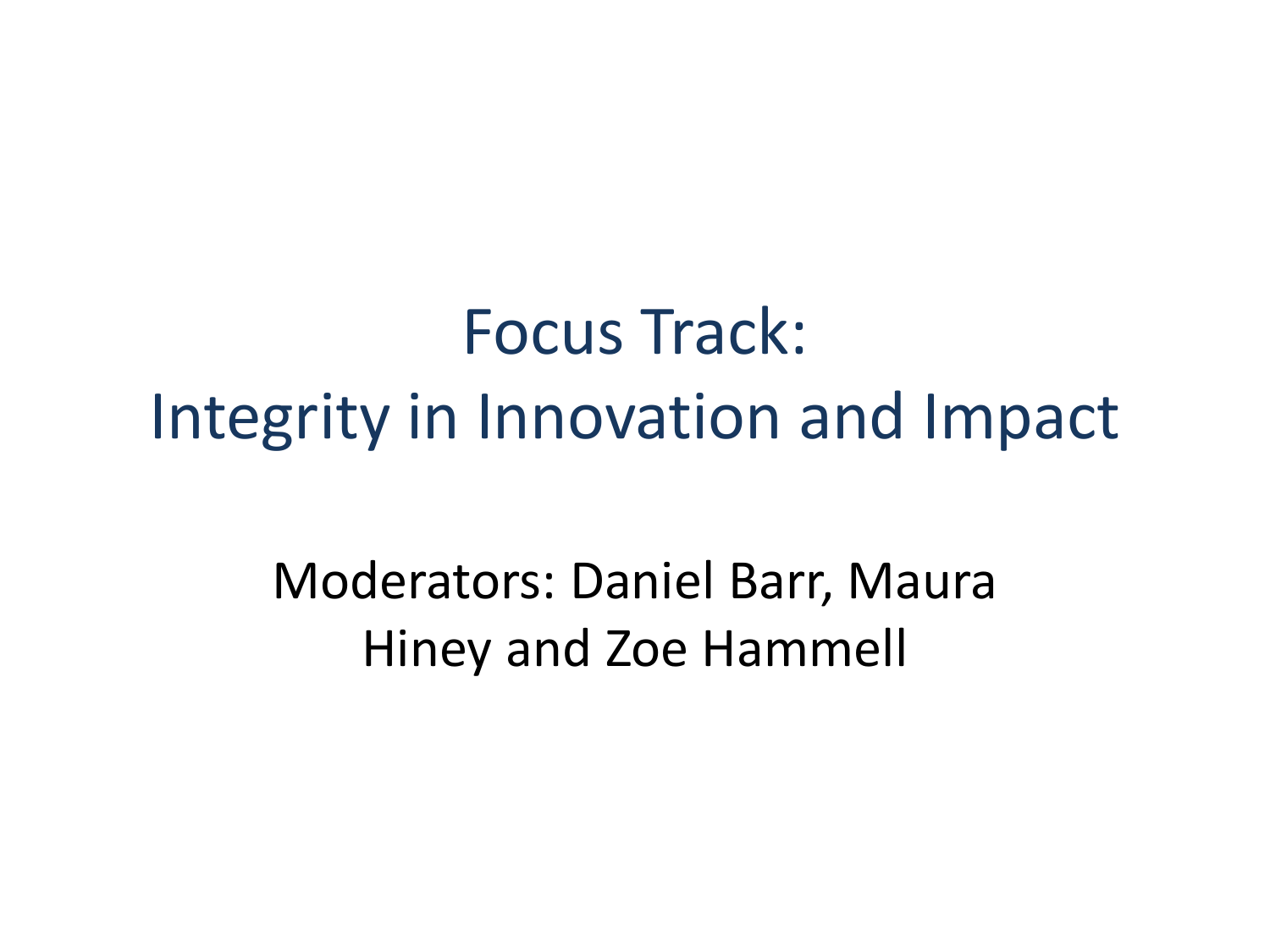### **QUESTION:**

How can translational and other users TRUST our research evidence, and are the principles of research integrity captured in the Singapore Statement enough?

### **OBJECTIVE:**

Identify the **principles** most relevant to ensuring TRUST in the translation of research innovations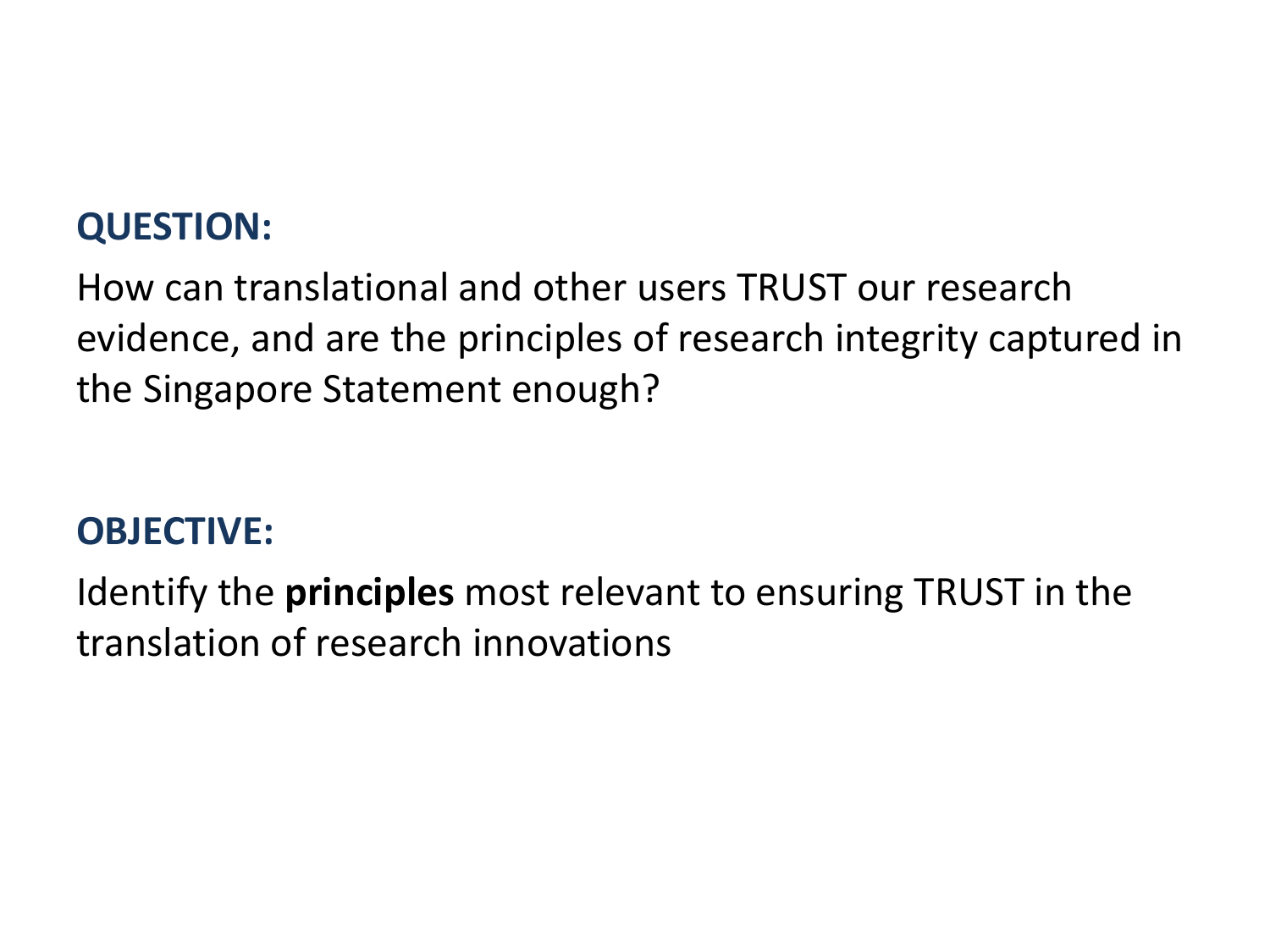### **The 'Translational Interface"**

#### **CHALLENGE:**

Translation provides an interface with many users who need to TRUST the validity, reliability and robustness of the research evidence that they will use or benefit from.

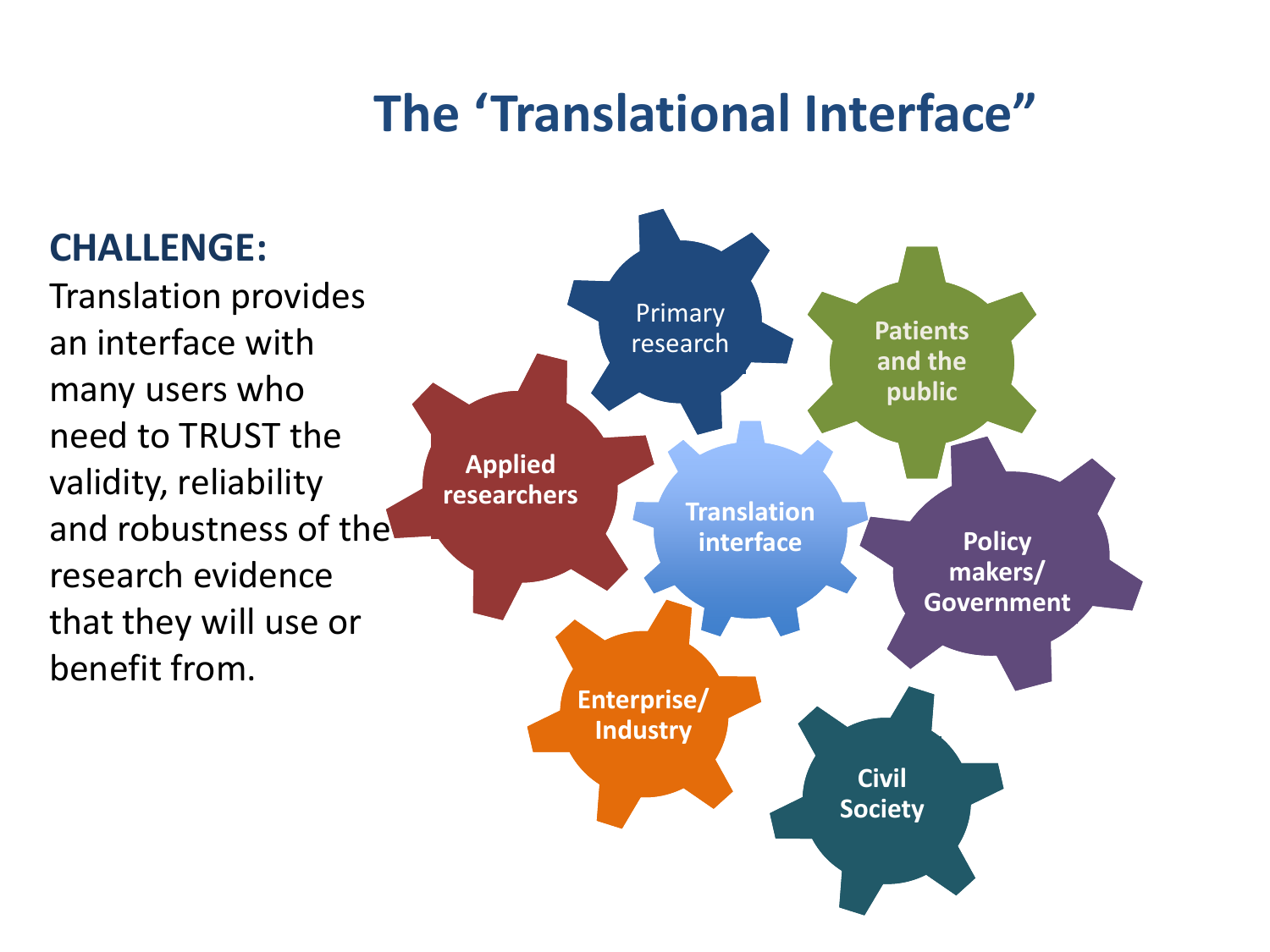# **Issues raised**

- $\bullet$  Different users on the pathway from innovation to impact will have different (vested) interests and conceptual frameworks from which they work (difficulties with language).
- Need to be clear and transparent about who is setting the priorities for the research and its translation (what and why)
- $\bullet$  Need to encourage researchers to fully explore and articulate the limitations of the research (its pros and cons, what it can and cannot address or achieve)
- User engagement (and/or involvement) helps with understanding and expectation management
- Good governance (of the research, the translation process, the relationships between researchers and industry/public) is <sup>a</sup> vital component of translation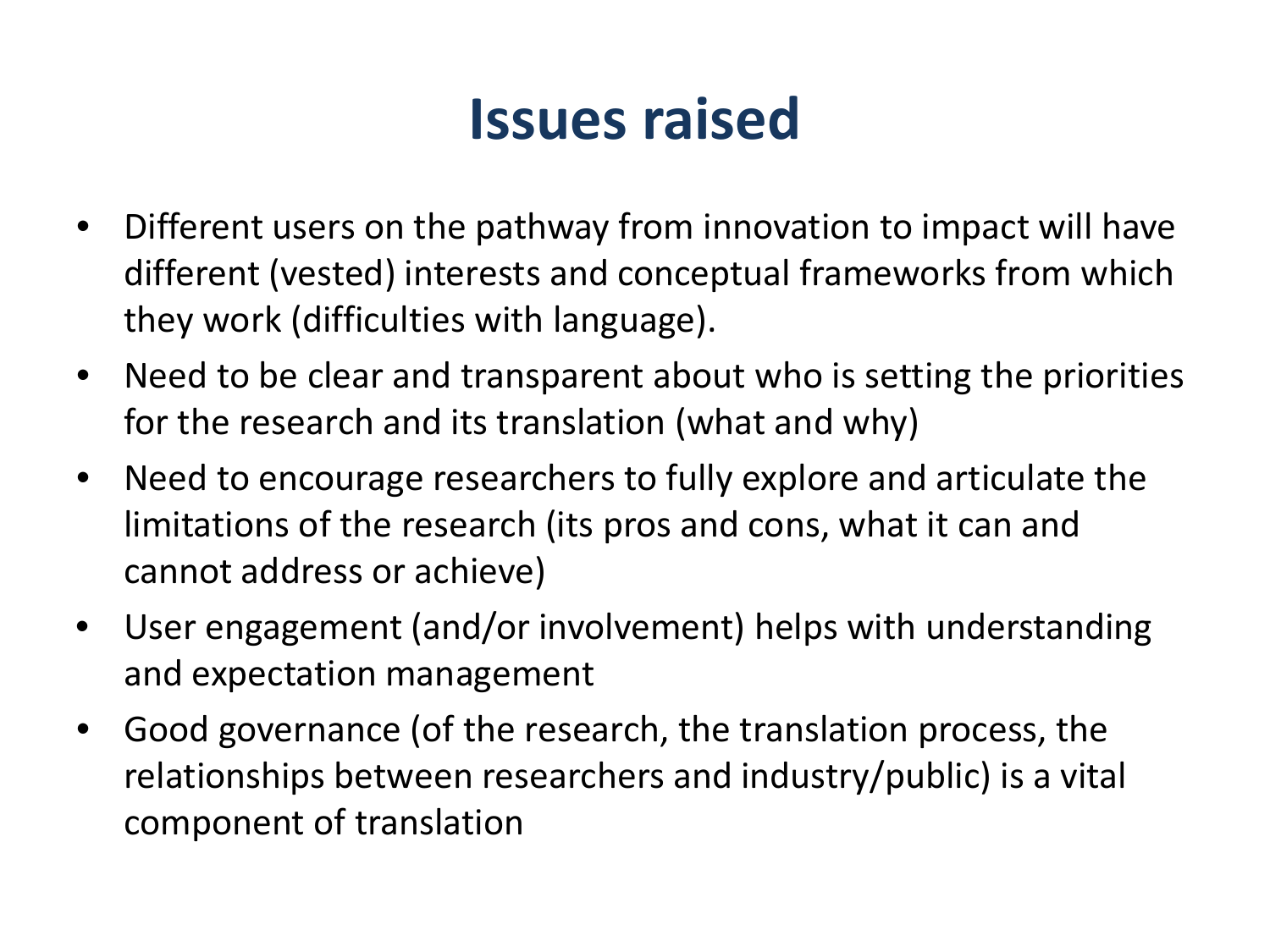## **What we concluded**

The principles of the Singapore Statement (honesty, accountability, professional courtesy and fairness, duty of care) remain completely relevant at all stages of the research process and for all actors

BUT, to ensure TRUST in the process of translation, implementation and uptake of research outcomes, two additional principles need to be considered

**Transparency** in the research process and in the presentation of results

**Clarity of communication** to ensure that the information we communicate about innovation is understandable, explainable and accessible